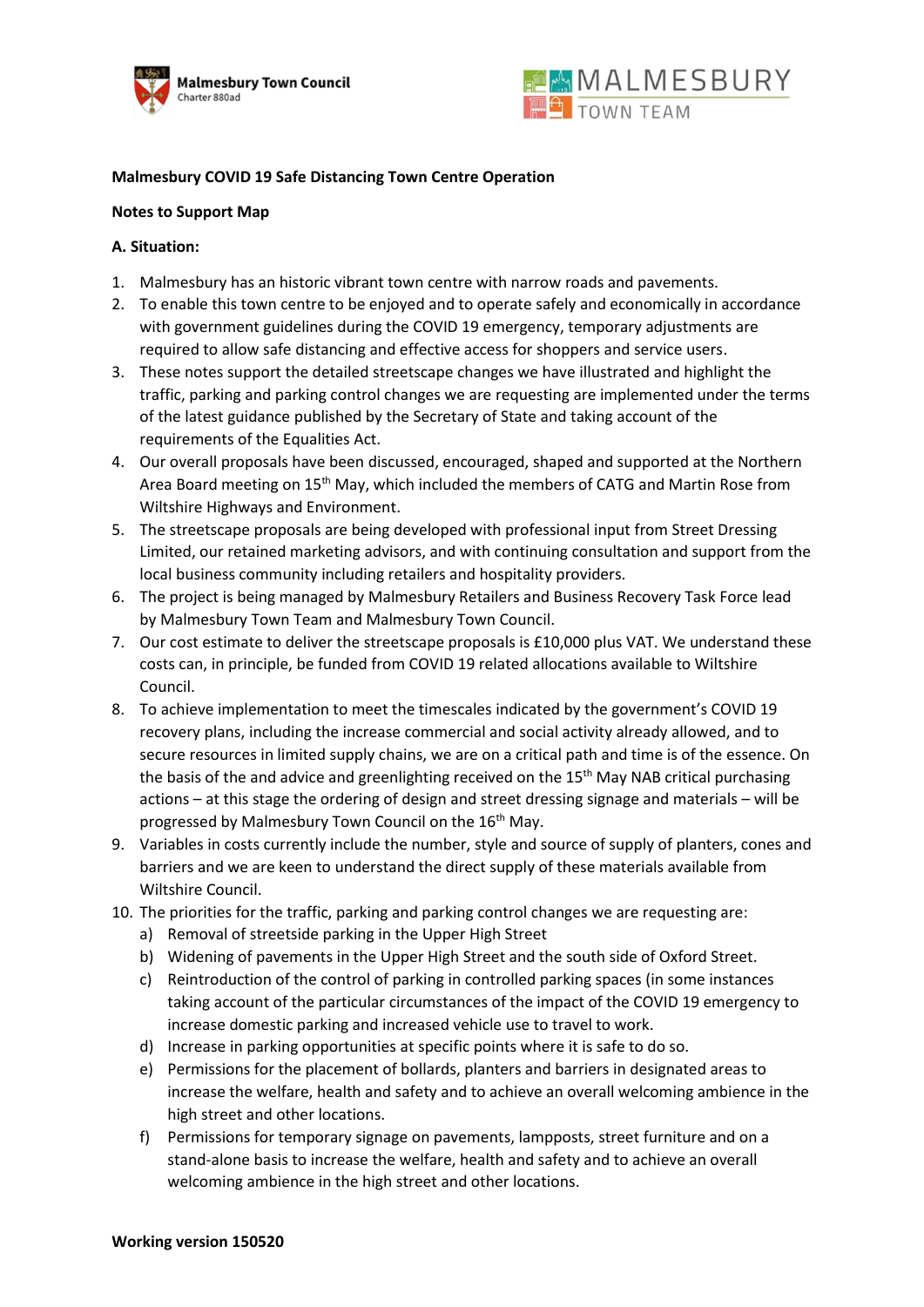



**g)** Support to achieve increased off-road parking at in WC car parks and the Leisure Centre, and at other locations such as the Old Bell, The Kings Arms, Waitrose, and Malmesbury School.

## **B. Detailed Change Requests**

**1. High Street:** To allow for safe access to shops, queuing outside the smaller shops (including pharmacies and food shops), the areas safely used by pedestrians must be widened.

The proposals are:

(i) All car parking spaces in the upper High Street (approx. 30) are suspended on a temporary basis. (North of the zebra crossing).

(ii) The areas vacated are operated as temporary pavements. Existing pavements become queuing areas. In addition, the pavement on the south side of Oxford Street to be widened at least as far as Market Lane. These new areas to be delineated by planters and or cones or barriers. Effort made to get deliveries to shops out of peak hours, with possible loading area also created in Cross Hayes/ adjacent to Town Hall.

(iii) Signs to be lamp-posts and other street furniture.

**2. Car parking:** Adequate short stay car parking in the town centre is currently blocked by long term parking. Car parking in the areas shown on the map must be brought under control with regulated parking time to be enforced at the current level of time limit. Specifically at the Lower High Street, Cross Hayes, Market Cross, Abbey and Triangle. Parking in the Cross Hayes to be free to support the re-emergence of the High Street.

With the following additional changes:

## **Cross Hayes specific:**

(i) Two additional spaces are designated for disabled use.

(ii) A loading area may be marked out near the Griffen Alley entrance.

(iii) The south entrance to the car park is made exit only. This will create @4 additional spaces and improve overall traffic flow/ movement.

(iv) Short term parking is allowed on the taxi rank in front of the Town Hall unless space required for Town Hall use/ Blood Transfusion service or booked loading/unloading. This will create 3 extra spaces.

(v) Short term parking is allowed on the north side of St Dennis lane. This will create @6 additional spaces.

(vi) The **bus stop** on the south side (outside Armano's) is temporarily moved to the East side. This will enable Armano's to operate safely.

## **Upper High Street specific:**

Temporary pavement to extend over yellow line areas where safe on both sides of the Upper High Street at junction with Oxford Street.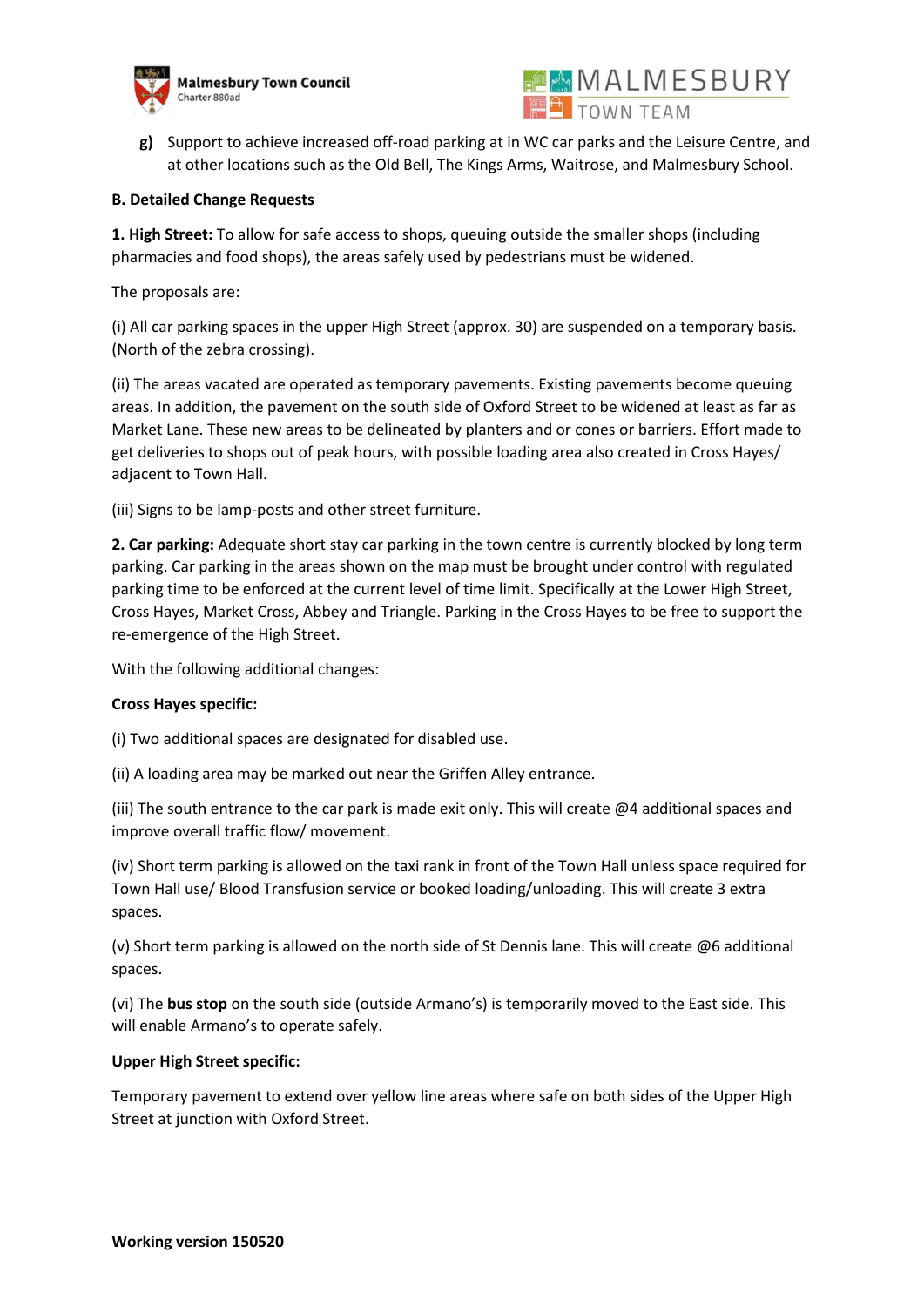



## **Market Cross specific:**

(i) Temporary additional short-term parking is allowed around the Market Cross and in the taxi bays, with removal of yellow line restrictions. This will create @6 additional spaces.

(ii) 3 of the total spaces in Market Cross should be designated for disabled users (or yellow line areas marked as 'open' for disabled users.

(iii) Temporary additional bays to be marked.

#### **Abbey/ Old Bell:**

Suspension of the yellow lines and marking out of temporary parking bays in alignment with current bays.

### **Long term parking:**

**Station Yard:** Priority to be given to workers in Malmesbury and residents plus a Primary School drop off zone. (TBD: Stickers to be issued?). Approx. 6 additional long-term spaces to be created by old recycling point.

Routes to and from the long stay car park to be marked, with possible segregation/ one-way system up steps and Mill Lane.

### **Additional temporary long-term parking to be established by agreement:**

- i. **Waitrose:** approx. 30 spaces to be designated for residents/ workers use. (Peak trading exceptions may apply).
- ii. **Old Bell Hotel:** Use of car park by residents/ workers while Hotel closed. Approx. 28 spaces. (Note: Already agreed in principle).
- iii. **Kings Arms:** Use of car park by residents/ workers while Hotel closed. Approx. 12 spaces.
- iv. **Leisure Centre:** Use of car park by residents and workers while leisure centre closed. Approx. 40 spaces (tbc).
- v. **Secondary school:** Use of car park by residents and workers outside of designated areas or return to 'normal' school days. Approx. 30 spaces (tbc).

Note: It is expected that these spaces will be offered on a registered and in car signed basis to designated users with appropriate terms and conditions; the process would be assisted via the Town Council.

#### **New Parking Place summary:**

The changes above proposed would create approx. 19 temporary 'new' short term car parking places car parking spaces in the town centre, leaving a deficit of just 11 short term spaces.

There is potential to create  $@140$  temporary long-term parking places in reasonable proximity to the town centre as a replacement for the current use of the High Street and Cross Hayes for long term parking. Each of these spaces will offset pressure in WC controlled parking and other street parking caused by COVID 19 related changes in car use.

#### **3. Other changes:**

**Pedestrians:**